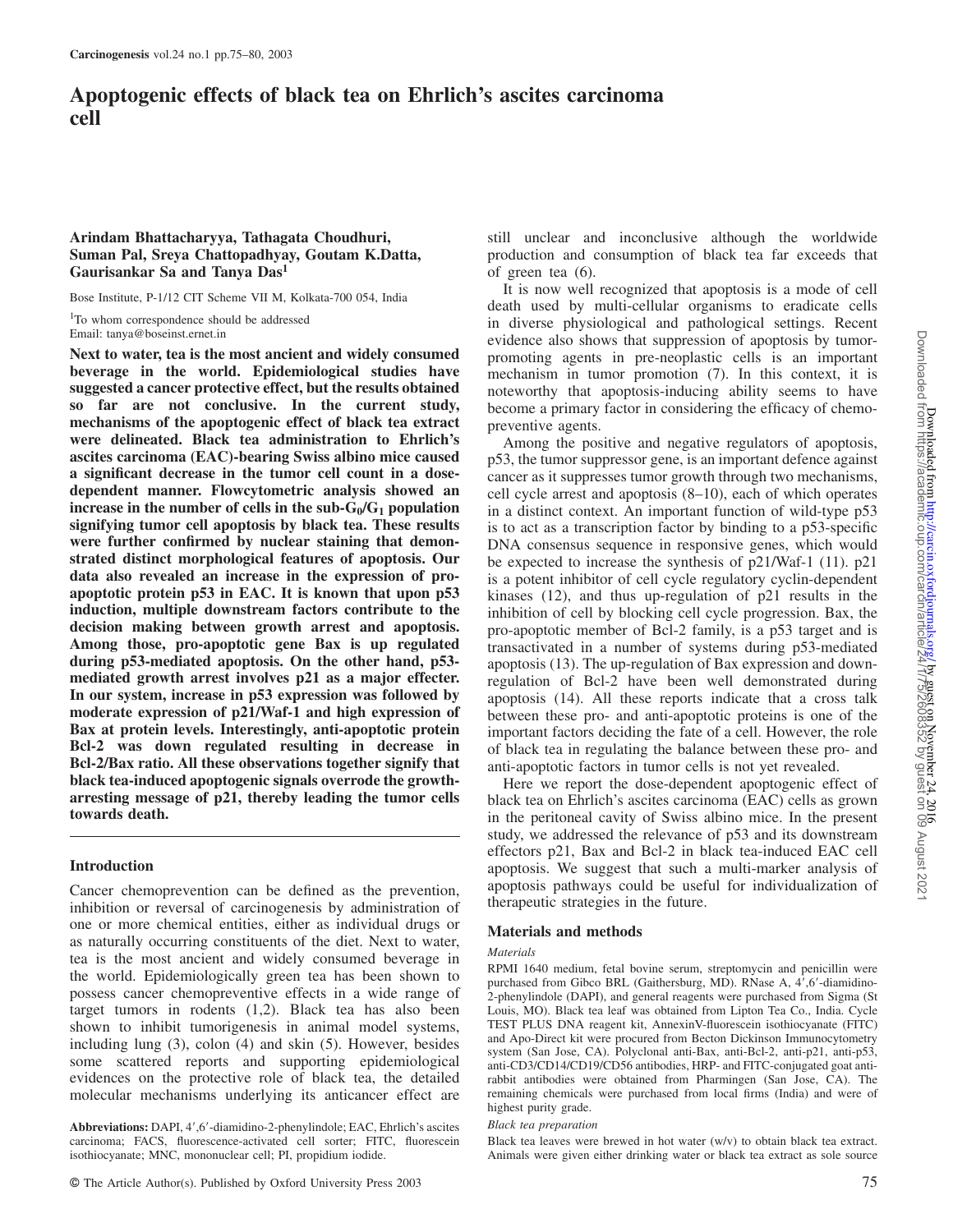of drinking fluid at doses of 0.625, 1.25, 2.5, 3.75 and  $5\%$  (w/v) 1 week before tumor inoculation until death.

#### *Mice and tumor models*

All animal experiments were performed following 'Principles of laboratory animal care' (NIH publication No. 85-23, revised in 1985) as well as specific Indian laws on 'Protection of Animals' under the prevision of authorized investigators. Swiss albino mice  $(\sim 20$  g each; 10 mice in each group) were randomly divided into different groups including: (i) normal set (non-tumor-bearing); (ii) tumor-bearing set (which were intra-peritoneally injected with  $1 \times 10^5$  exponentially grown EAC; and (iii) black tea-treated tumor-bearing set. Untreated mice received drinking water instead of black tea. Lymphocytes from spleen and EAC cells from peritoneal cavity were collected, freed from adherent cells and viable cells were counted by Trypan Blue exclusion test. The non-adherent splenic cell populations were subjected to Ficol-hypaque density gradient separation to obtain mononuclear cell (MNC)-rich population (15,16).

#### *Isolation of EAC from mice peritoneal cavity*

The EAC cells were isolated from the peritoneal cavity of tumor-bearing mice (control or treated). Two to three milliliters of sterile PBS was injected into the peritoneal cavity of the mice and the peritoneal fluid containing the tumor cells was withdrawn, collected in sterile Petri dishes and incubated at 37°C for 2 h. The cells of macrophage lineage adhered to the bottom of the Petri dishes. The non-adherent population was aspirated out gently and washed repeatedly with PBS. EAC cells were then separated from other non-adherent contaminating cells by FACS (fluorescence-activated cell sorter). More than 98% of this separated cell population was CD3 (T cells)/CD14 (macrophages)/ CD19 (B cells)/CD56 (NK cell) negative as was determined by flowcytometer. Moreover, these cells were morphologically characterized as EAC by Wright staining (17) and viability was assessed to be  $>95\%$  by Trypan Blue dye exclusion. The viable EAC cells were processed for further experiments.

#### *Detection of apoptosis by flowcytometry*

For the determination of cell cycle phase distribution, EAC cells harvested from tumor-bearing mice were permeabilized and nuclear DNA was labeled with propidium iodide (PI) using Cycle TEST PLUS DNA reagent kit. Cell cycle phase distribution of nuclear DNA was determined on FACS, fluorescence detector equipped with 488 nm argon laser light source and 623 nm band pass filter (linear scale) using CellQuest software (Becton Dickinson). A total of 10 000 events was acquired and analysis of flowcytometric data was performed using ModFit software. A histogram of DNA content (*x*-axis, PIfluorescence) versus counts (*y*-axis) has been displayed.

To distinguish between apoptosis and necrosis, in a double labeling system, EAC cells  $(1 \times 10^6)$  cells in each case) from untreated- or black tea-treated tumor-bearing mice were harvested and PI and Annexin V Fluos were added directly to the medium. The mixture was incubated for 15 min at 37°C. Excess PI and Annexin V Fluos were then washed off, cells were fixed and then analyzed on flowcytometer (equipped with 488 nm argon laser light source; 515 nm band pass filter for FITC-fluorescence and 623 nm band pass filter for PI-fluorescence) using CellQuest software. Electronic compensation of the instrument was done to exclude overlapping of the emission spectra. A total of 10 000 events were acquired and the cells were properly gated for analysis.

To confirm the nature of tumor killing by black tea, EAC cells were fixed, permeabilized and incubated with TdT enzyme and FITC-Br-dUTP. Cells were washed, incubated with PI/RNase solution and analyzed on FACS. Electronic compensation of the instrument was done to exclude overlapping of the emission spectra. A dot plot of PI-fluorescence (*x*-axis) versus FITCfluorescence (*y*-axis) has been displayed (15,16).

#### *Oligonucleosomal fragmentation*

For the assessment of chromatin condensation and nuclear blebbing, EAC cells were fixed and nuclear DNA was stained with DAPI (0.2 mg/ml for 15 min at room temperature). A Lica model DM 900 fluorescent microscope was used to visualize apoptotic cells. The filter cube A was used to detect the signal from DAPI. Digital images were captured with cool (–25°C) CCD camera controlled with MetaMorph software (Universal Imaging, PA, USA) (18).

## *Flowcytometric analysis of expression of pro- and anti-apoptotic proteins*

For the determination of the expression of pro-apoptotic proteins p53, p21 and Bax or anti-apoptotic protein Bcl-2, EAC cells from mice were fixed and permeabilized as described earlier. Cells  $(1 \times 10^6)$  from each group were incubated either with polyclonal anti-p53 or anti-p21 or anti-Bcl-2 or anti-Bax  $(1 \mu g/ml)$  antibody for 1 h at room temperature, and then with FITCconjugated goat anti-rabbit antibody. Cells were washed thoroughly and analyzed on a Flowcytometer equipped with 488 nm Argon laser light source and a 515 nm band pass filter for FITC-fluorescence. A total of 10 000 events

#### *Western blotting*

For western blot analysis of p53, p21, Bax and Bcl-2, EAC lysate was loaded into a 10% SDS–polyacrylamide gel. After electrophoresis the gel was transferred to nitrocellulose membrane and blocked with non-fat milk in PBS containing Tween-20 prior to antibody treatments. The protein of interest was visualized with chemiluminescence. The blot was then stripped and after extensive washing, the blot was used again for probing the next molecule. Equal loading of protein in each lane was confirmed by probing with α-actin antibody.

# **Results**

## *Effect of black tea on tumor and splenic cell number*

We evaluated the effect of black tea on the numbers of EAC cells in black tea-treated or untreated tumor-bearing mice. Mice who have been given black tea as the sole source of drinking fluid showed a decrease in the number of tumor cells over their control counterparts. It was observed that black tea lessened the tumor burden considerably in a dose-dependent manner showing significant effect at 2.5% (w/v). At day 21 a total of  $460\times10^6$  EAC cells were measured in the peritoneal fluid of untreated mice, whereas in 2.5% dose black tea-treated group only  $80\times10^6$  EAC cells were found (Table I). Black tea restored the depressed splenic MNC number in a dosedependent manner showing maximum effect at 2.5%. Interestingly, at doses above these, a simultaneous decrease in splenic cell number was again observed. These results signified that beyond the dose 2.5%, black tea extract is either imparting some immunotoxic effects in host by itself or is failing to ameliorate the tumor-related immunosuppression. Therefore, further studies were performed using 2.5% black tea extract.

## *Flowcytometric analysis of EAC cell cycle phase distribution*

To find out the mechanism of tumor cell killing by black tea extract we exploited FACS and analyzed tumor cell cycle phase distribution. The FACS data described the effect of black tea extract on cell cycle phase distribution of EAC DNA. On day 21 after EAC inoculation, at 2.5% dose, the content of hypoploid DNA (8.1% before treatment, Figure 1A) was increased (45.8%, Figure 1B), DNA content in  $G_0/G_1$  phases (38.2 versus 19.3%, Figure 1A versus B) as well as in S and G<sup>2</sup> /M (31.2 versus 12.8%, Figure 1A versus B) phases decreased. These results suggested the breakdown of EAC DNA resulting in tumor killing. The obvious ramifications were the growth arrest of EAC.

## *Black tea induces apoptosis, not necrosis*

To understand the nature of cell death, we utilized double labeling techniques using Annexin V Fluos/PI to distinguish between apoptotic and necrotic cells. In the early stages of apoptosis, while the cell membrane is still intact and impermeable to PI, the DNA-binding dye, phosphotidylserine to which Annexin V binds specifically, is translocated to the extra-cellular leaflet of the membrane. In contrast, during necrosis, because the cell membrane is ruptured, these cells take up both the fluorochrome. Our flowcytometric data revealed that, in comparison with control untreated EAC cells (Figure 1C), black tea-treated unfixed EAC cells showed Annexin V-FITC-binding but no PI staining (Figure 1D) indicating that the mode of cell death is apoptosis but not necrosis. These results indicated that black tea could increase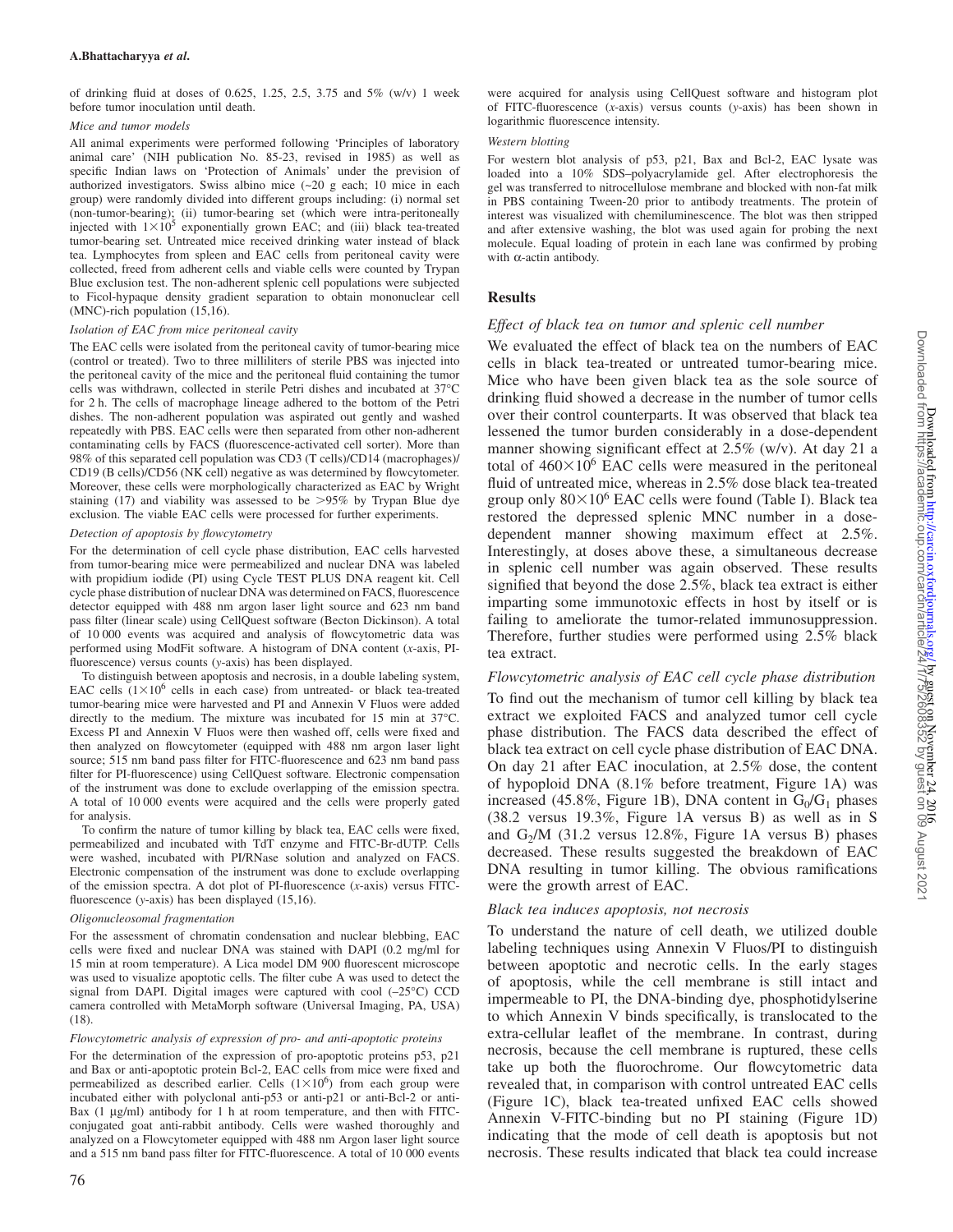|  |  |  |  |  |  | Table I. Effect of black tea on EAC and splenic MNC numbers in tumor-bearing mice |  |
|--|--|--|--|--|--|-----------------------------------------------------------------------------------|--|
|  |  |  |  |  |  |                                                                                   |  |

| Doses of black tea $(w/v)$ | EAC number $(\times 10^6)$ |                    | Splenic MNC number $(\times 10^6)$ |                  |  |  |
|----------------------------|----------------------------|--------------------|------------------------------------|------------------|--|--|
|                            | 1st week                   | 2nd week           | 3rd week                           | 3rd week         |  |  |
| $0.00\%$                   | $110.02 \pm 7.51$          | $312.00 \pm 15.34$ | $460.00 \pm 38.51$                 | $81.2 \pm 8.2$   |  |  |
| $0.625\%$                  | $90.06 \pm 7.32$           | $188.04 \pm 8.94$  | $230.00 \pm 12.10$                 | $103.3 \pm 10.4$ |  |  |
| $1.25\%$                   | $77.03 \pm 5.96$           | $164.60 \pm 12.38$ | $146.00 \pm 4.40$                  | $125.2 \pm 12.3$ |  |  |
| 2.50%                      | $52.60 \pm 4.88$           | $94.06 \pm 4.58$   | $80.00 \pm 3.04$                   | $153.0 \pm 8.9$  |  |  |
| $3.75\%$                   | $44.06 \pm 8.63$           | $82.04 \pm 11.26$  | $57.00 \pm 10.12$                  | $130.0 \pm 22.4$ |  |  |
| 5.00%                      | $31.08 \pm 9.46$           | $60.28 \pm 7.34$   | $46.00 \pm 2.10$                   | $107.8 \pm 12.2$ |  |  |

Swiss albino mice were intra-peritoneally injected with  $1\times10^5$  EAC. After 1 week, various doses of black tea were administered orally. Control mice received drinking water as carrier vehicle. At the end of each week viable EAC cells and splenic MNCs were counted. Each group contained 10 mice and the values are mean  $\pm$  SEM. Normal mice contained 164  $\pm$  10.2×10<sup>6</sup> and black tea-treated normal mice contained 158  $\pm$  5.6×10<sup>6</sup> splenic MNCs.



**Fig. 1.** Flowcytometric detection of EAC apoptosis. (**A** and **B**) Analysis of EAC cell cycle phase distribution. EAC cells from tumor-bearing mice orally fed with drinking water as carrier vehicle (A) or black tea (B) were fixed and nuclear DNA was labeled with PI. Cell cycle phase distribution of EAC nuclear DNA was determined by single label flowcytometry. Histogram display of DNA content (*x*-axis, PI-fluorescence) versus counts (*y*-axis) has been shown. (**C** and **D**) Distinguish between apoptosis and necrosis. In a double label system, unfixed EACs from control (C) or black tea-treated (D) tumor-bearing mice were labeled with PI and Annexin V Fluos and then fixed and analyzed on a Flowcytometer. Dual parameter dot plot of FITC-fluorescence (*x*-axis) versus PI-fluorescence (*y*-axis) has been shown in logarithmic fluorescence intensity. Quadrants: lower left, live cells; lower right, apoptotic cells; upper right, necrotic cells.

apoptosis in EAC cells. It also suggested that necrosis was not the cause of cellular killing in EAC.

## *Black tea induces tumor killing by apoptosis*

Phenotypically, apoptosis is characterized by cell shrinkage, chromatin compaction, plasma membrane blebbing, DNA fragmentation and collapse of the cell into small intact fragments (apoptotic bodies). We observed that black tea treatment caused DNA fragmentation (Figure 2A and B) in EAC indicating that black tea induces apoptosis in EAC. To confirm the nature of cell death, we utilized TUNEL assay method in which FITC-conjugated dUTP was incorporated in to the DNA strand breaks due to apoptosis by terminal deoxynucleotidyl transferase. Our flowcytometric data revealed that, in comparison with control untreated EAC cells (Figure 2C), the tumor cells from black tea-treated mice underwent appreciable amount of apoptosis (Figure 2D). These findings



**Fig. 2.** Detection of black tea-induced EAC apoptosis. For the determination of oligonucleosomal fragmentation and nuclear blebbing (arrowhead) EAC cells of (**A**) drinking water- or (**B**) black tea-treated mice were stained with DAPI and visualized under microscope. In a double label system, EAC nuclear DNA of (**C**) drinking water- or (**D**) black tea-treated mice was labeled with FITC-conjugated dUTP and PI. Apoptotic cells (FITC-dUTP positive) were analyzed flowcytometrically. Dot plot display of PIfluorescence (*x*-axis; linear scale) versus FITC-fluorescence (*y*-axis; logarithmic scale) has been displayed.

confirmed that black tea-induced EAC killing is due to apoptosis.

# *Effect of black tea on the expression of pro- and antiapoptotic proteins*

After confirming that black tea induces EAC apoptosis, we next attempted to unveil the mechanism of EAC killing. As it is well recognized that various pro- and anti-apoptotic proteins play a crucial role in programmed cell death, we examined whether or not black tea has any effect on the expression of growth-arresting and pro-apoptotic proteins, p53, p21 and Bax as well as anti-apoptotic protein, Bcl-2, in our mice model. Using flowcytometric technique, we observed that in EAC, the levels of p53 and Bax expression increased significantly (Figures 3A and 4B) and the level of p21 increased moderately (Figure 3B) after black tea treatment. Interestingly, the level of Bcl-2 decreased upon black tea treatment (Figure 4A) thereby resulting in a decrease in Bcl-2/Bax ratio. Western blot analysis (see inset) further confirmed flowcytometric data and supported the notion that as a result of black tea treatment the balance between positive and negative regulators of apoptosis was shifted towards cell death.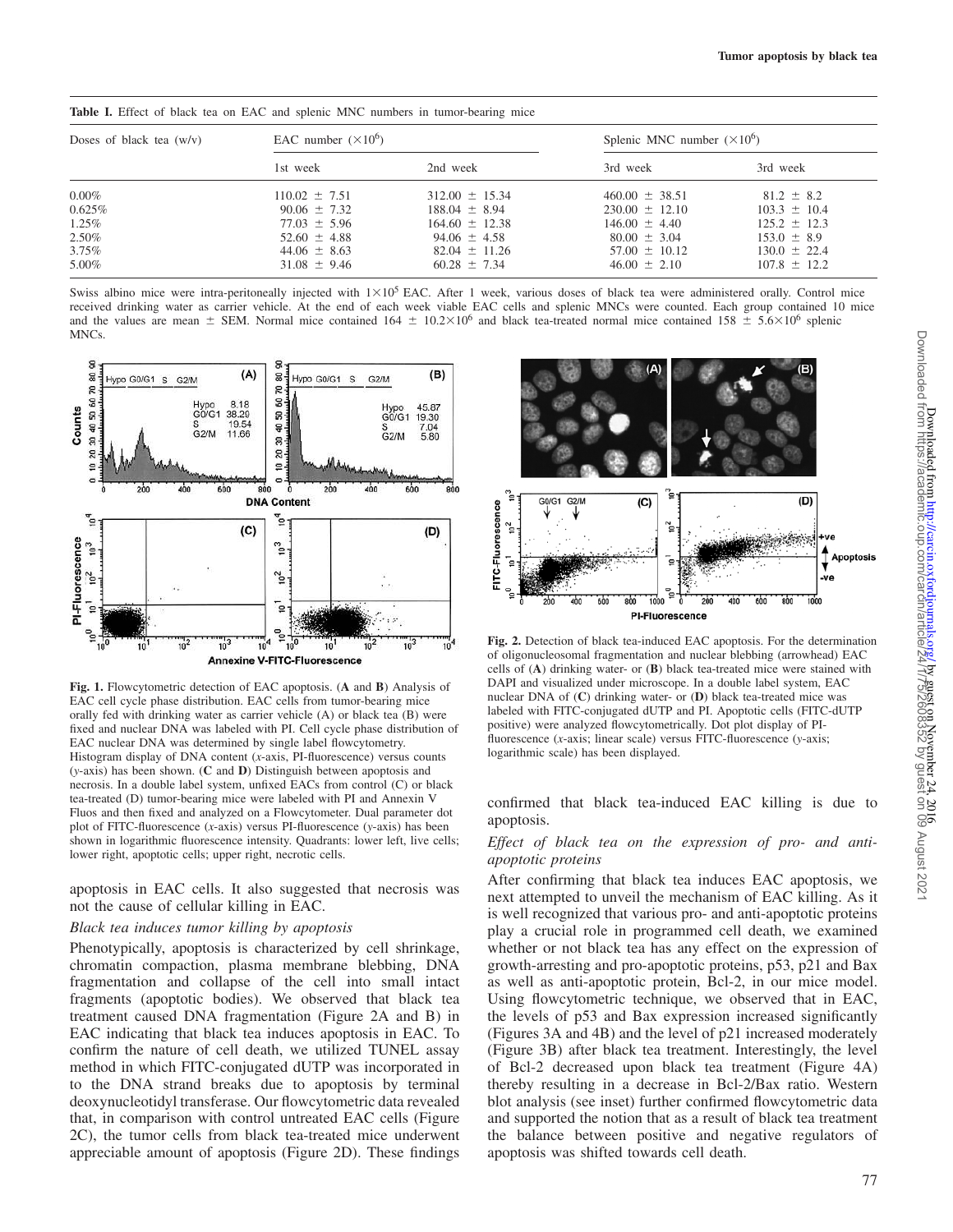

**Fig. 3.** Effect of black tea on the expression of p53 and p21 in EAC. EAC cells from untreated and black tea-treated tumor-bearing mice were fixed. (**A**) One part of the cells from each group was incubated with anti-p53 antibody and then with FITC-conjugated second antibody. (**B**) Other part of the cells of each group was incubated with anti-p21 antibody/FITCconjugated second antibody. Cells were then analyzed on a flowcytometer and histogram display of FITC-fluorescence (*x*-axis) versus counts (*y*-axis) has been shown in logarithmic fluorescence intensity. (Inset) EAC lysates (untreated or black tea-treated) were subjected to western blot analysis with either anti-p53 or anti-p21 antibody and visualized with chemiluminescence.

## **Discussion**

Epidemiological surveys and experimental studies have provided evidence that environmental factors, including dietary substances play a major role in the regression of cancer (19). Various findings suggest that tea and its polyphenolic components possess anticancer effect. Tea polyphenols, e.g. epigallocatechin gallate and theaflavins, are the key active components for the inhibition of NF-kappaB activation and thereby account for the antitumor promotion effects of tea in JB6 mouse epidermal cell line (20). On the other hand, a role for different forms of MAPKs in the antitumor effect of green tea polyphenols, especially EGC, in EAC has been reported (21). Black tea extract has been found to effectively inhibit the onset of 7,12-dimethyl-benzanthracene-induced tumorigenesis, cumulative number of tumors and average number of tumors per mouse (22). Moreover, black tea extracts of different cultivars of black tea, viz orthodox, CTC and dust, have been found to increase the life span of EAC-bearing animals (22). Cytotoxic effect of various doses of all three cultivars of black tea was also observed *in vitro* on EAC cells (22). However, unlike green tea, limited studies have been carried out to assess the detailed mechanisms of antitumor effect of black tea. The present set of investigations were therefore initiated to study the antitumorigenic potential of aqueous black tea extract in



**Fig. 4.** Effect of black tea on the expression of Bcl-2 and Bax in EAC. EAC cells from untreated or black tea-treated tumor-bearing mice were fixed. (**A**) One part of the cells from each group was incubated with anti-Bcl-2 antibody and then with FITC-conjugated second antibody. (**B**) The other part of the cells from each group was incubated with anti-Bax antibody/FITC-conjugated second antibody. Cells were then analyzed on a flowcytometer and histogram display of FITC-fluorescence (*x*-axis) versus counts (*y*-axis) has been shown in logarithmic fluorescence intensity. (Inset) EAC lysates (untreated or black tea-treated) were subjected to western blot analysis with either anti-Bcl-2 or anti-Bax antibody and visualized with chemiluminescence.

Swiss albino mice as well as the molecular mechanisms of such effect. Results of the present study suggest that black tea treatment has apoptogenic effect on EAC cells grown in the peritoneal cavity of Swiss albino mice.

A search for a safe agent that enhances the levels of expression of tumor suppressor proteins is a worthwhile but relatively under-explored approach towards cancer chemoprevention. It is nowadays well recognized that apoptosis is a form of cell death characterized by active suicide of cells. Our studies have shown that black tea was effective in imparting growth inhibition, cell cycle deregulation and apoptosis in EAC cells. It is now well recognized that whether a cell becomes committed to apoptosis partly depends upon the balance between proteins that mediate growth arrest and cell death, e.g. p53, p21, Bax and proteins that promote cell viability, e.g. Bcl-2 (23,24). Among these proteins, p53 has been found to facilitate apoptosis in various cell types. In our study black tea increased the p53 expression. It is known that p53 may induce two sets of genes in response to stress signals thereby contributing to the decision making between growth arrest and apoptosis. This tumor suppressor protein may upregulate the pro-apoptotic protein Bax on the one hand, and/or mediate growth arrest involving p21 as a major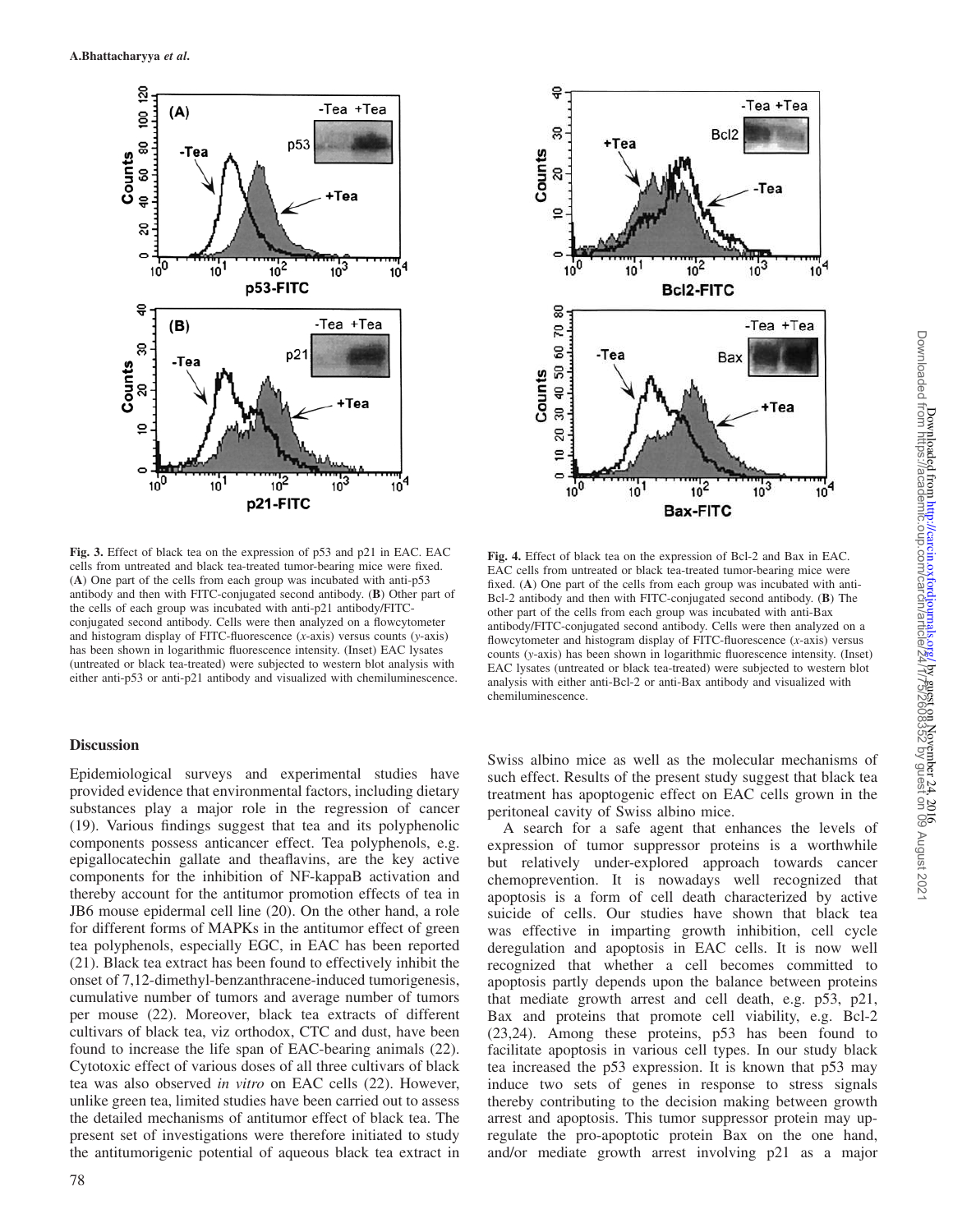effecter on the other (25). In fact, p53-dependent induction of p21 prevents entry of the cells into S phase (26,27). Our results indicated that p21 level increases after black tea treatment. The other set of gene products downstream to p53, e.g. Bax, induces apoptosis (13). Bax, being a Bcl-2 family member, not only promotes apoptosis but also counters the protective effect of Bcl-2 (28). In fact, overexpression of Bax, an effect that is associated with the formation of Bax/Bax homodimers, has been shown to accelerate the cell death of murine FL5.12 cells after interleukin-3 withdrawal (29). In our system, black tea treatment decreased the expression level of Bcl-2 and increased Bax concentration thereby decreasing the Bcl-2/ Bax ratio in these cells. Also, it was evident from various studies, that up-regulation of cell growth-regulating genes, upon p53 induction, may block the cell cycle but increased expression of pro-apoptotic factors can override the growtharresting message and thereby ultimately leads to apoptosis. In many tumor cell lines, p53 has been found to induce an increased expression of p21 and decreased expression of Bcl-2 during peak of the apoptosis (30). In HNSCC, p53 expression significantly increased the expression of both p21 and Bax, and as the resultant effect, growth arrest and apoptosis took place in these cells (31). It has also been shown that cells that are functionally deficient in p53 or that express elevated levels of Bcl-2, are relatively resistant to chemotherapy-induced apoptosis (32). Here we have demonstrated that black tea induced apoptogenic signal in a p53-dependent pathway in which over-expression of Bax led to tumor cell apoptosis by overriding the growtharresting message of p21.

All these observations establish the relationship between p53 status, p21 induction, Bcl-2/Bax ratio, cell cycle deregulation and apoptosis in black tea-treated tumor cells. To conclude, these results imply an apoptosis enhancing capability of black tea in EAC that was affected by modulating the tumor cell cycle as well as the balance between pro- and anti-apoptotic factors. The most notable implication of our work is that oral infusion of black tea could result in significant inhibition in progression of cancer in animal model that emulates human disease.

## **Acknowledgements**

Authors want to thank Mr D.Mandal, Mr U.Ghosh and Mr R.Dutta for technical assistance. This work was supported by a grant from National Tea Research Foundation, Government of India.

#### **References**

- 1. Gupta,S., Hastak,K., Ahmad,N., Lewin,J.S. and Mukhtar, H. (2001) Inhibition of prostate carcinogenesis in TRAMP mice by oral infusion of green tea polyphenols. *Proc. Natl Acad. Sci.*, **98**, 10350–10355.
- 2. The Indian-US Head and Neck Cancer Cooperative Group. (1997) Green tea and leukoplakia. *Am. J. Surg.*, **174**, 552–555.
- 3. Yang,G.Y., Liu,Z., Seril,D.N., Liao,J., Ding,W., Kim,S., Bondoc,F. and Yang,C.S. (1997) Black tea constituents, theaflavins, inhibit 4-(methylnitrosoamino)-1-(3-pyridyl)-1-butanone (NNK)-induced lung tumorigenesis in A/J mice. *Carcinogenesis*, **18**, 2361–2365.
- 4.Weisberger,J.H., Rivenson,A., Reinhardt,J., Aliaga,C., Braley,J., Pittman,B. and Zang,E.(1998) Effect of black tea on azoxymethane-induced colon cancer. *Carcinogenesis,* **19**, 229–232.
- 5. Javed,S., Mehrotra,N.K. and Shukla,Y. (1998) Chemopreventive effects of black tea polyphenols in mouse skin model of carcinogenesis. *Biomed. Environ. Sci.*, **11**, 307–313.
- 6.Bickers,D.R. and Athur,M. (2000) Novel approach to cancer chemoprevention. *Dermatol. J.*, **27**, 691–695
- 7. Shibata,M.A., Maroulakour,I.G., Jorcyk,C.L., Gold,L.G., Ward,J.M. and Green,J.E. (1996) p53-dependent apoptosis during mammary tumor progression in C3(1)/SV40 large T antigen transgenic mice: suppression of apoptosis during the transition from preneoplasia to carcinoma. *Cancer Res.*, **56**, 2998–3003.
- 8. Das,T., Sa,G., Sinha,P. and Ray,P.K. (1999) Induction of cell proliferation and apoptosis: dependence on the dose of the inducer. *Biochem. Biophys. Res. Commun.*, **260**, 105–110.
- 9.Basu,A. and Haldar,S. (1998) The relationship between BcI2, Bax and p53: consequences for cell cycle progression and cell death. *Mol. Hum. Repro.*, **4**, 1099–1109.
- 10. Levin,A. (1997) p53, the cellular gatekeeper for growth and division. *Cell*, **88**, 323–331.
- 11.Chen,X., Bargonetti,J. and Prives,C. (1995) p53, through p21 (WAF1/ CIP1), induces cyclin D1 synthesis. *Cancer Res.*, **55**, 4257–4262.
- 12.Choi,Y.H., Choi,B.T., Lee,W.H., Rhee,S.H. and Park,K.Y. (2001) Doenjang hexane fraction-induced  $G_1$  arrest is associated with the inhibition of pRB phosphorylation and induction of Cdk inhibitor p21 in human breast carcinoma MCF-7 cells. *Oncol. Rep.*, **8**, 1091–1096.
- 13.Miyashita,T. and Reed,J.C. (1995 ) Tumor suppressor p53 is a direct transcriptional activator of the human Bax gene. *Cell*, **80**, 293–299.
- 14.Miyashita,T., Krajewski,S., Krajewska,M., Wang,H.G., Lin,H.K., Liebermann,D.A., Hoffman,B. and Reed,J.C. (1994) Tumor suppressor p53 is a regulator of Bcl-2 and Bax gene expression *in vitro* and *in vivo*. *Oncogene*, **9**, 799–1805.
- 15. Pal,S., Choudhuri,T., Chattopadhyay,S., Bhattacharya,A., Datta,G.K., Das,T. and Sa,G. (2001) Mechanisms of curcumin-induced apoptosis of Ehrlich's ascites carcinoma cells. *Biochem. Biophys. Res. Commun.*, **288**, 658–665.
- 16. Das,T., Sa,G., Chattopadhyay,S. and Ray,P.K. (2002) Protein A-induced apoptosis of cancer cells is effected by soluble immune mediators. *Cancer Immunol. Immunother.*, **51**, 376–380.
- 17.Chattopadhyay,S, Das,T, Sa,G and Ray,P.K. (2002) Protein A-activated macrophages induce apoptosis in Ehrlich's ascites carcinoma through a nitric oxide-dependent pathway. *Apoptosis*, **7**, 49–57.
- 18.Choudhuri,T., Pal,S., Agwarwal,M., Das,T. and Sa,G. (2002) Curcumin induces apoptosis in human breast cancer cells through p53-dependent Bax induction. *FEBS Lett.*, **512**, 334–340.
- 19. ACS (1995) *Cancer Factors and Figures*. American Cancer Society, Atlanta, GA, USA, pp. 1–3.
- 20. Nomura,M., Ma,W., Chen,N., Bode,A.M and Dong,Z. (2000) Inhibition of 12-*O*-tetradecanoylphorbol-13-acetate-induced NF-kappaB activation by tea polyphenols, (–)-epigallocatechin gallate and theaflavins. *Carcinogenesis*, **10**, 1885–1890.
- 21. Kennedy,D.O., Kojima,A., Hasuma,T., Yano,Y., Otani,S and Matsui,Y.I (2001) Growth inhibitory effect of green tea extract and (–) epigallocatechin in Ehrlich ascites tumor cells involves a cellular thioldependent activation of mitogenic-activated protein kinases. *Chem. Biol. Interact*., **134**, 113–133
- 22. Javed,S. and Shukla,Y. (2000) Effects of black tea extract on transplantable and solid tumors in Swiss albino mice. *Biomed. Environ. Sci*., **13**, 213–218.
- 23.Chinni,S.R., Li,Y., Upadhyay,S., Koppolu,P.K. and Sarkar,F.H. (2001) Indole-3-carbinol (I3C) induced cell growth inhibition,  $G_1$  cell cycle arrest and apoptosis in prostate cancer cells. *Oncogene*, **20**, 2927–2936.
- 24. Giannkakou,P., Robey,R., Fojo,T. and Blagosklonny,M.V. (2001) Low concentration of palitaxel induce cell type-dependent p53, p21 and  $G_1/G_2$ arrest instead of mitotic arrest: molecular determinants of palitaxel-induced cytotoxicity. *Oncogene*, **20**, 3806–3813.
- 25. Deng,Y. and Xiangwei,W. (2000) Peg3/Pw1 promotes p53-mediated apoptosis by inducing Bax translocation from cytosol to mitochondria. *Proc. Natl Acad. Sci. USA*, **97**, 12050–12055.
- 26. Helt,C.E, Rancourt,R.C., Staversky,R.J. and O'Reilly,M.A. (2001) p53 dependent induction of p21(Cip1/WAF-1/Sdi1) protects against oxygen induced toxicity. *Toxicol. Sci.*, **63**, 214–222.
- 27. David-Pfeuty,T., Nouvian-Dooghe,Y., Sirri,V., Roussel,P. and Hernandez-Verdun,D. (2001) Common and reversible regulation of wild type p53 function and of ribosomal biogenesis by protein kinases in human cells. *Oncogene*, **20**, 5951–5963.
- 28. Lee,R.H., Song,J.M., Park,M.Y., Kang,S.K., Kim,Y.K. and Jung,J.S. (2001) Cisplatin-induced apoptosis by translocation of endogenous Bax in mouse collecting duct cells. *Biochem. Pharmacol.*, **62**, 1013–1023.
- 29. Oltvai,Z.N., Milliman,C.L. and Korsmeyer,S.J. (1993) Bcl-2 heterodimerizes *in vivo* with a conserved homolog, Bax, that accelerates programmed cell death. *Cell*, **74**, 609–619.